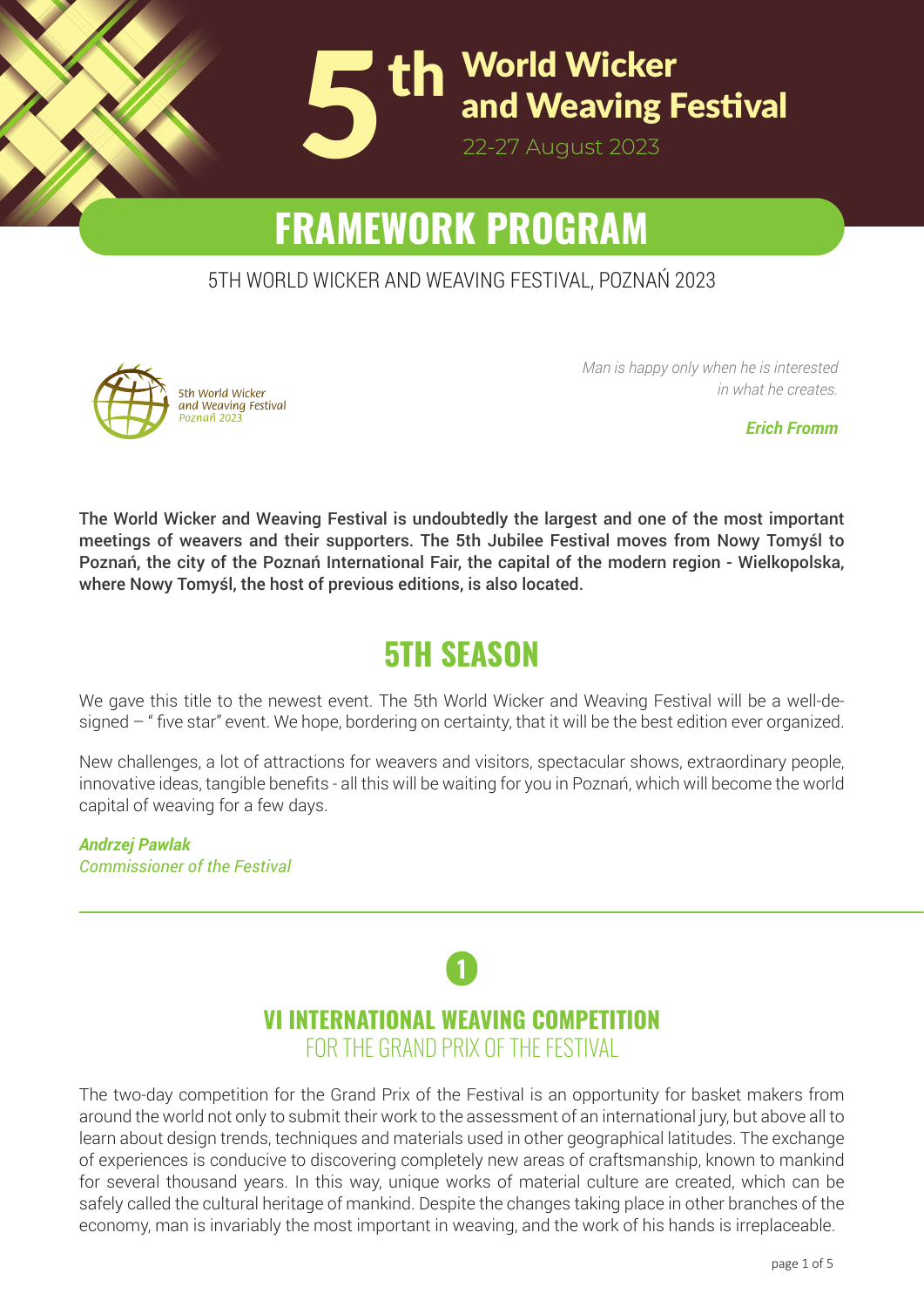The competition consists of two parts: works performed live and sent-in works, and the participants enter the competition individually or in teams of two.

The works performed live will be assessed by the international jury in five categories: traditional basket, haberdashery, traditional garden form, abstract decorative form, decorative and utility form made of "paper wicker", while sent-in works will be assessed in two categories: utility form and decorative form.

The culmination of the competition will traditionally be a Grand Gala during which the results of the competition and awards will be officially announced in the light of cameras and flashes. The presence of many distinguished guests, an interesting course and a friendly atmosphere will make it an unforgettable event.

It is worth being with us to feel the emotions accompanying healthy, creative competition and meet weavers from all over the world at work!



### **THE CYCLE OF INTERNATIONAL EXHIBITIONS** TRADITION AND MODERNITY, DESIGN AND FUNCTIONALITY

A series of exhibitions, which, in addition to historical and cognitive values, will provide inspiration in the use of braided products (decorative and functional) in the interiors of apartments, houses and gardens - it is a place where tradition intertwines with modernity.

Colorful exhibitions presenting the achievements of domestic and foreign artists will be filled with charming exhibits, interesting information enriched with photographs and multimedia presentations, and will be accompanied by stories from authors and guides.



Since the World Wicker and Weaving Festival Poznań 2023 is to be a "five star" festival, we have planned to present the achievements of five regions with braiding traditions selected from around the world:

- basketry in the German region of Lichtenfels and the Michelau Museum, Bavaria
- Chibarongo basketry in Chile, representative of South America
- basketry of the French region of Les Rochers (basketry cooperative, school and museum)
- Polish basketry:
	- "Wicker becomes more beautiful" exhibition of the Wicker Center in Rudnik nad Sanem
	- "Our weaving heritage" an exhibition presenting artists from Wielkopolska and their contribution to the development of Polish weaving
	- "Weaved is TRENDY" an exhibition of decorative and utility items for the interiors of apartments, houses and gardens from the J. Chełmoński Art Secondary School in Nałęczów
	- "Get to know wicker" an exhibition of works from previous editions of the festival, the Wicker and Hop Growing Museum in Nowy Tomyśl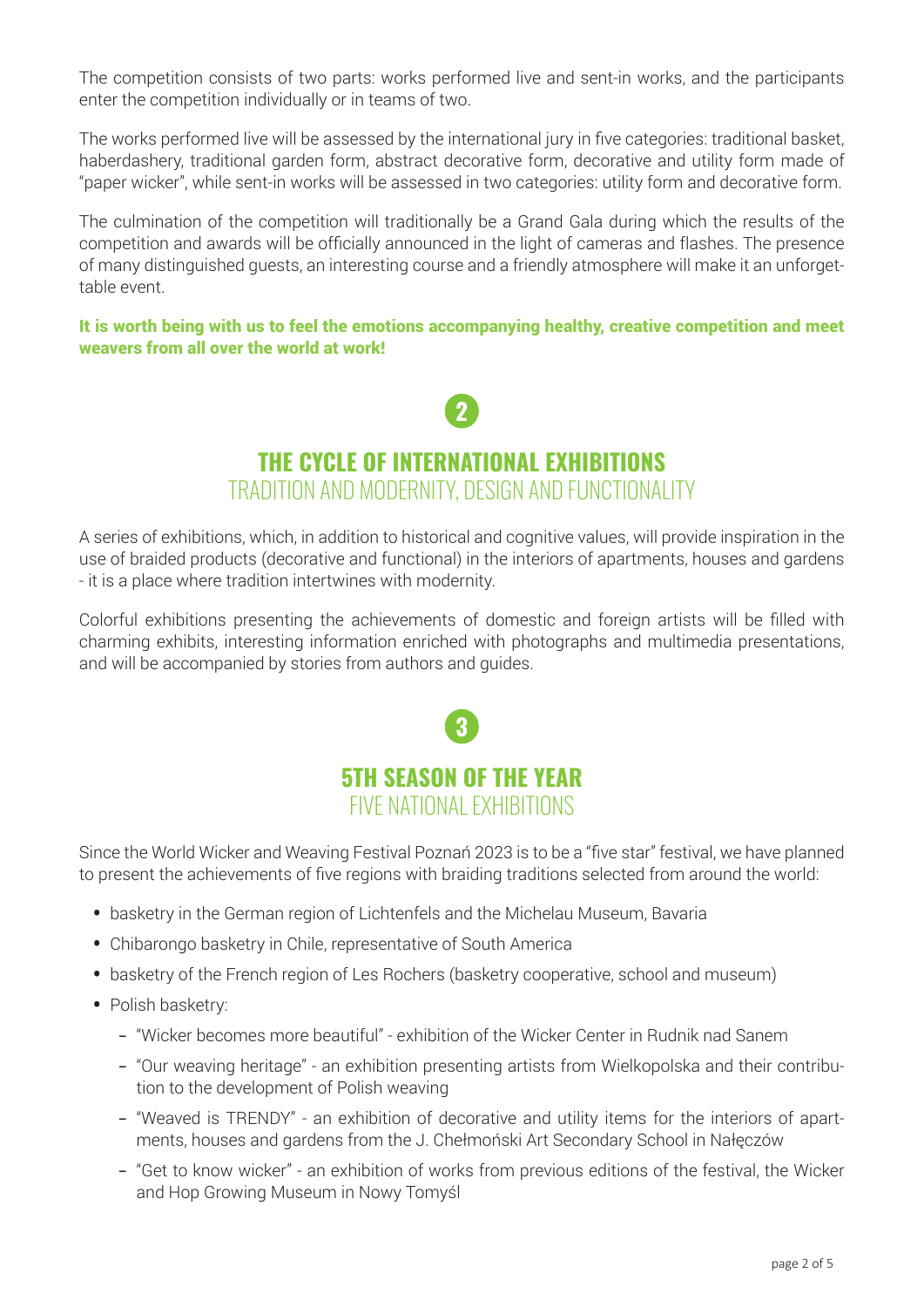

### **JOURNEY IN THE FOOTSTEPS OF CULTURES AND TRADITIONS**

AFRICA - ASIA AND AUSTRALIA - NORTH AND SOUTH AMERICA – EUROPE

A series of four evening meetings with weaving masters from all continents, in the form of colorful lectures, enriched with multimedia shows and presentations, as well as questions from viewers. Each meeting will be accompanied by the music and cuisine of the hosts of the evening.

Weaving is a unique skill that can be found in all latitudes. Therefore, during the evening meetings, you will be able to learn about weaving from all over the world - its traditions, achievements and problems, as well as the materials, techniques and design used. It will also be an opportunity to get to know the culture of other parts of the world.



Open weaving workshops, dedicated to everyone, without any restrictions  $-$  it will be a unique opportunity to test your skills and create your own, perhaps your first, weaving work, which, of course, can be taken as a souvenir. The variety of available materials means that everyone will find something for themselves and perhaps find their new hobby, or even a permanent occupation, in weaving.

The workshops will be conducted by professional craft instructors from various countries.



Weaving can help out in problems faced by many people on a daily basis. It is conducive to shaping social attitudes and interpersonal relations, helps to develop respect for work, can support the resocialization of inmates, treatment of sensory disorders and overcoming mental and emotional barriers.

In this block of events, we have planned shows, discussions and occupational therapy workshops dedicated to people with disabilities and at risk of social exclusion, as well as workshops for the youngest guests of the festival, i.e. the Wicker Kindergarten "From stick to basket".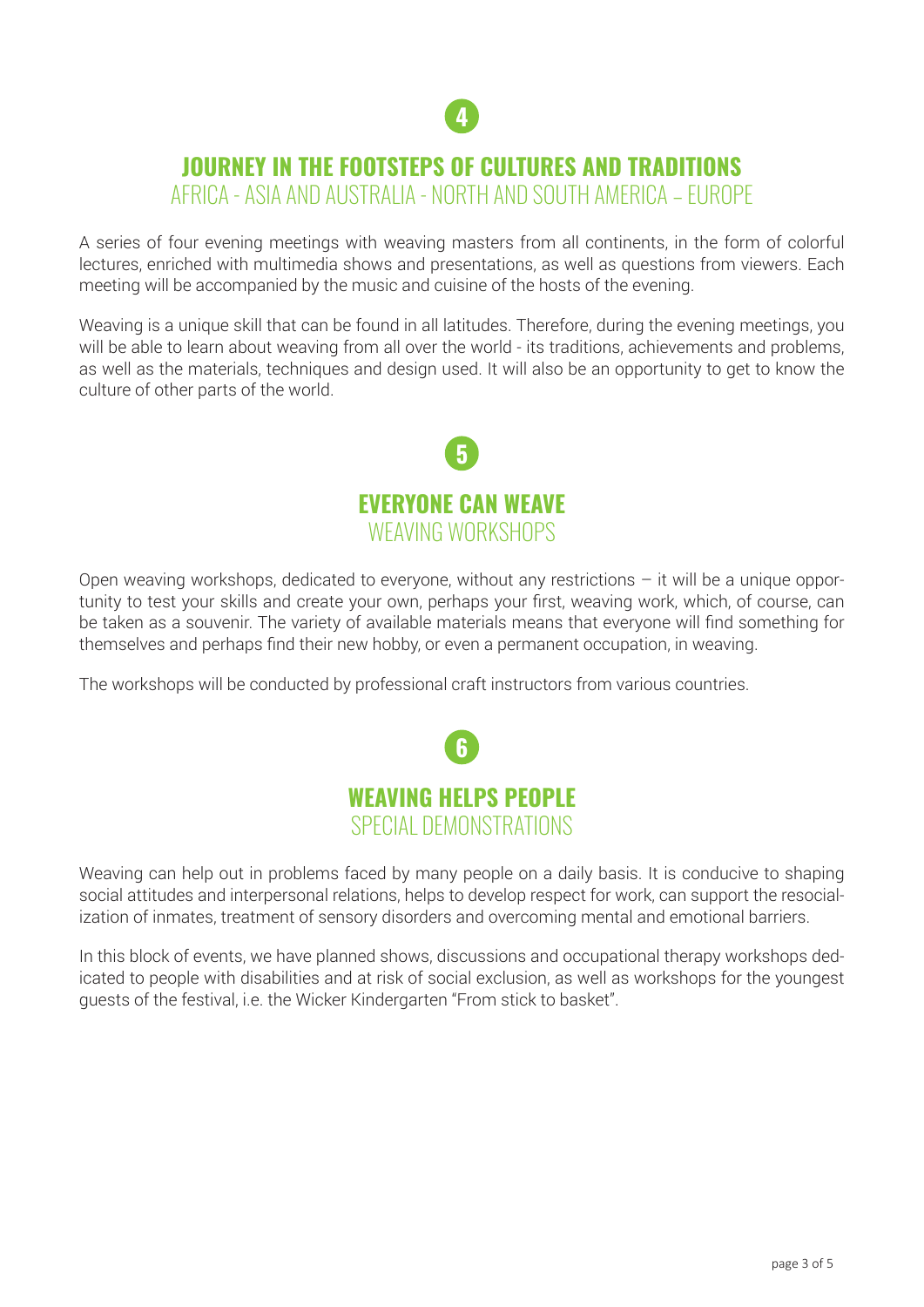

### **5TH SEASON OF THE YEAR - SCIENTIFIC CONFERENCE**

The year is divided into four seasons, but we also have the Fifth Season, which is for us a special time of willow and weaving, so that our passions can develop and benefit the world, we will organize a scientific conference.

### "WILLOW HELPING THE CLIMATE AND PEOPLE"

During this unique scientific panel we will present to you, through a series of lectures given by renowned specialists, achievements in this field.

We will also show interesting objects, thanks to which we will present the enormous potential of willow and broadly defined braiding, which is still so little used.

Environmental engineering, reclamation of degraded areas, positive effects on the climate, employment for people - in these fields willow and braiding can make a huge contribution and you will hear about it.

During the discussion, we will determine together how mankind can benefit from this, we hope that in this way good cooperation between scientific centres in Poland and abroad will be established and something good for the Earth and mankind will emerge.

# **8**

### **THE VILLAGE OF THE VANISHING PROFESSIONS**

The villages of vanishing professions are not a new idea. What distinguishes our village? In our case, it is a great market for folk and old crafts. We want to show live how craftsmen and handicraft makers used to work together to produce the necessary goods.

Horse carts used to be the basic means of transport in towns and villages. During the event, representatives of many disappearing professions will jointly build a "wasąg", a simple horse-drawn cart. A carriage-builder, wheelwright, saddler, blacksmith, rope-maker, plaiter - this is how many craftsmen are needed to create a cart to which horses can be harnessed. Finally, our cart will go on a tour of the festival grounds.

This cooperation will be accompanied by demonstrations of other traditional professions. You will also be able to meet potters, woodcarvers, stained-glass makers, gilders and representatives of many other crafts, unknown today, to see them at work and perhaps under their supervision test your skills and abilities.

## **9**

### **5TH SEASON OF THE YEAR INTERNATIONAL FAIR**

Would you like to buy an original and practical item, woven in Poland or in another country, or even on another continent? Maybe you are looking for an original decoration or a work of weaving art?

The international fair is an unusual opportunity to buy unique weaving products made by creators from all over the world, which happens no more than once in four years. Ecological, surprisingly sophisticated in their form and color, and at the same time functional and practical products, will delight everyone.